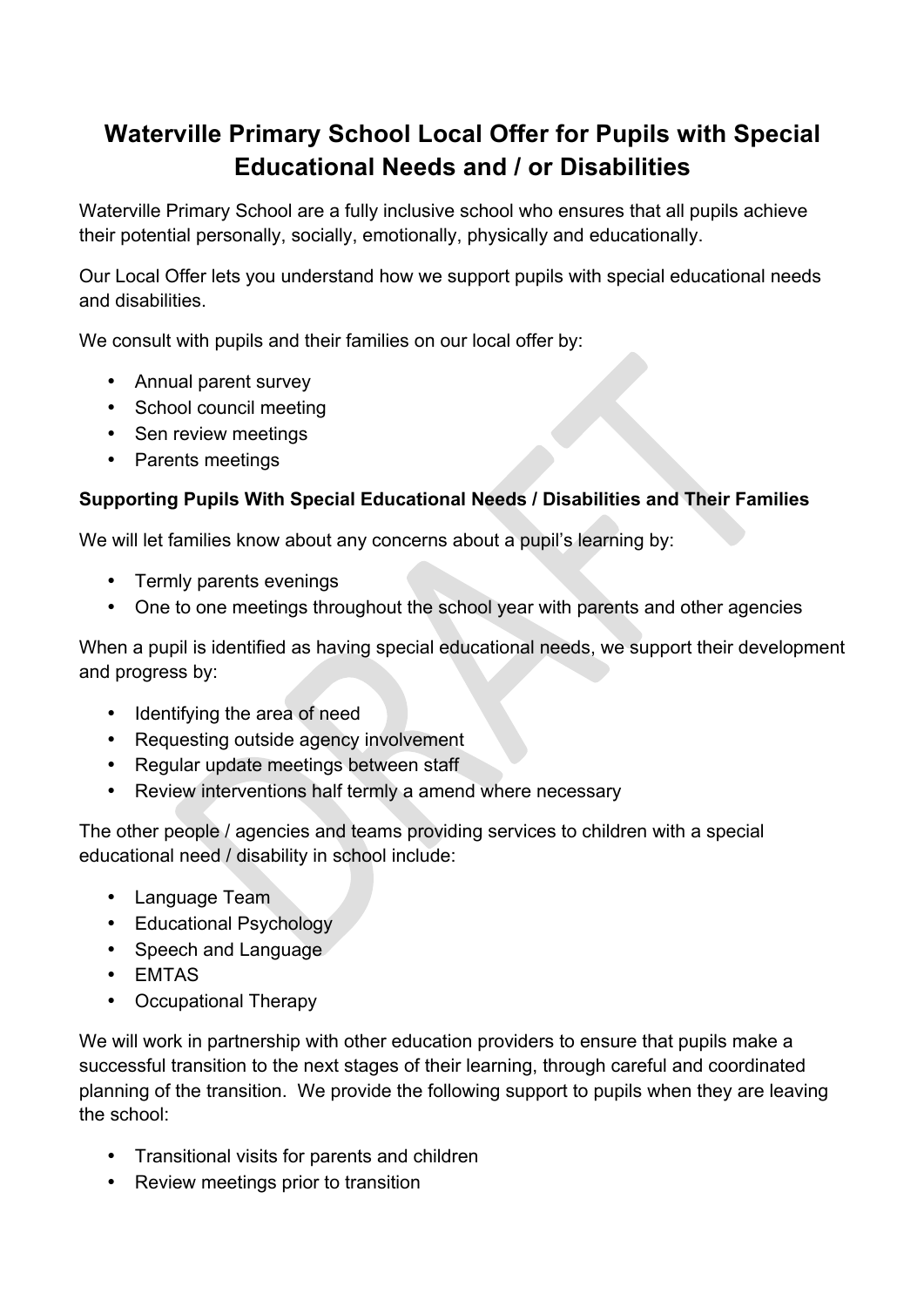• Additional visits for children who will struggle with transition along with a familiar support

Support staff are placed where they are needed throughout the school to ensure pupil progress, independence and value for money.

### **Staff Training**

All staff have completed, and will continue to receive, ongoing training in special educational needs and disabilities.

Our fully qualified / trained Special Educational Needs Coordinator provides advice and guidance to staff.

Our inclusion manager runs our Communication base and is fully trained in language and communication difficulties.

We have teaching assistants trained in delivering speech and language programmes and other specialist programmes.

#### **Supporting Families**

The school works in partnership with families to help them support their children's learning outside of school.

Families are also signposted to services / organisations through the Local Offer.

#### **Further Information**

Behaviour and anti-bullying policies are regularly reviewed with a focus on how they affect pupils' with special educational needs or disabilities.

Other useful documents such as our Special Educational Needs and Inclusion Policy are also available on the school website.

The school's self-evaluation process will look at teaching and learning for pupils with special educational needs and disabilities.

All school-related activities are evaluated in terms of their benefit to the learning and inclusion of pupils with special educational needs and disabilities.

If you would like further information about what we offer here at Waterville Primary School then please contact the Special Educational Needs Coordinator on: 0191 2006351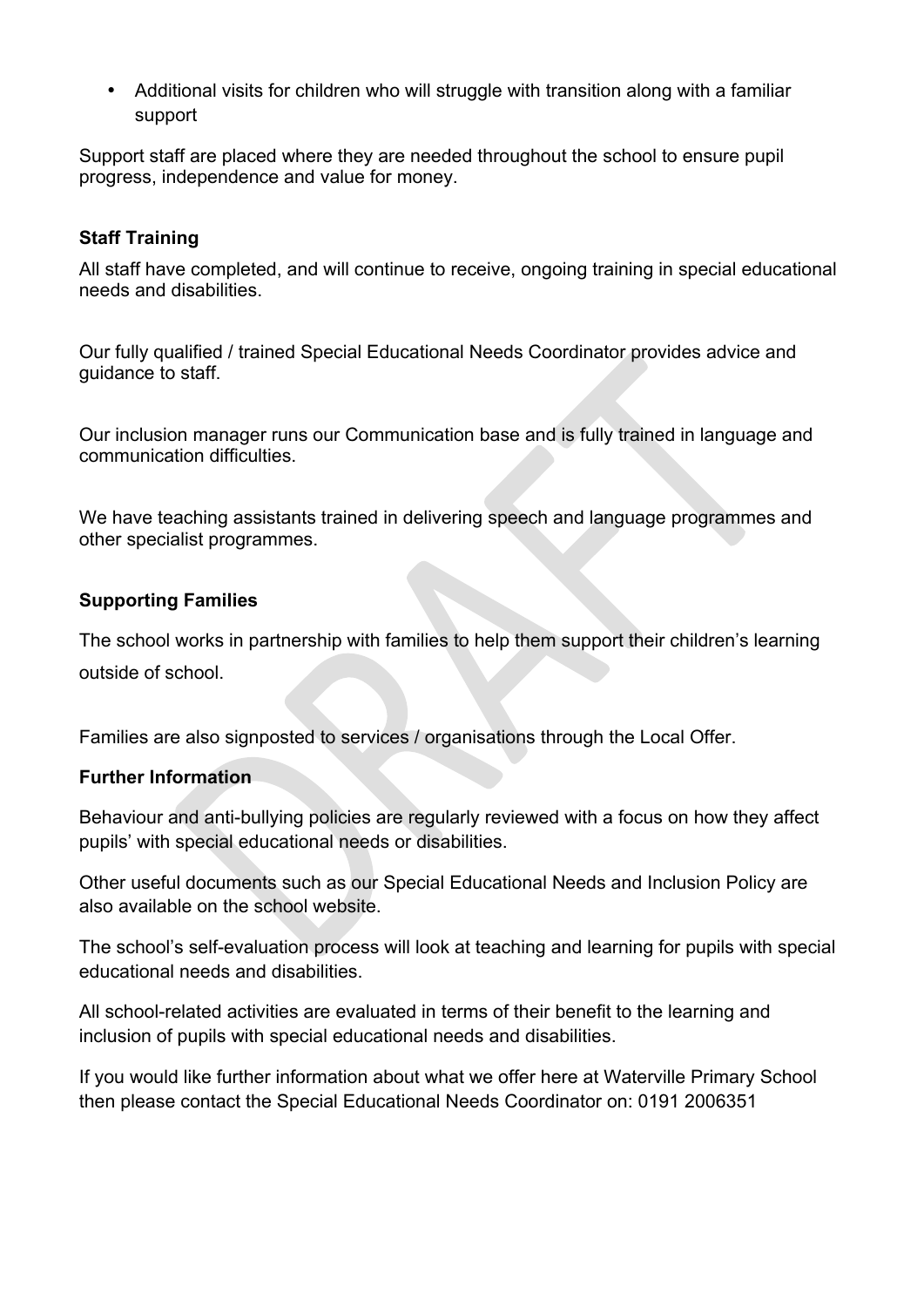| School entitlement offer to pupils with special educational needs or disabilities                                                                                                                                |                                                                                                                                                                                                                                                                                                                                                                                                                                                                                                                                                                                                                                                                                                                                                                                                                                                                                                                                                        |  |
|------------------------------------------------------------------------------------------------------------------------------------------------------------------------------------------------------------------|--------------------------------------------------------------------------------------------------------------------------------------------------------------------------------------------------------------------------------------------------------------------------------------------------------------------------------------------------------------------------------------------------------------------------------------------------------------------------------------------------------------------------------------------------------------------------------------------------------------------------------------------------------------------------------------------------------------------------------------------------------------------------------------------------------------------------------------------------------------------------------------------------------------------------------------------------------|--|
|                                                                                                                                                                                                                  | <b>Support Available Within School</b>                                                                                                                                                                                                                                                                                                                                                                                                                                                                                                                                                                                                                                                                                                                                                                                                                                                                                                                 |  |
|                                                                                                                                                                                                                  |                                                                                                                                                                                                                                                                                                                                                                                                                                                                                                                                                                                                                                                                                                                                                                                                                                                                                                                                                        |  |
| <b>Communication and</b><br><b>Interaction Needs:</b><br>e.g.<br><b>Autistic Spectrum</b><br><b>Disorders</b><br>Speech, Language and<br>٠<br><b>Communication Needs</b><br>Social communication<br>difficulties | <b>Visual timetables</b><br>Areas of low distraction<br>٠<br>Support / supervision at unstructured times of the<br>$\bullet$<br>day.<br>Social skills programme / support including<br>$\bullet$<br>strategies to enhance self-esteem.<br>Small group work to improve skills.<br>$\bullet$<br>ICT is used to support learning where appropriate.<br>$\bullet$<br>Strategies / programmes to support speech and<br>$\bullet$<br>language development.<br>Strategies to reduce anxiety / promote emotional<br>$\bullet$<br>wellbeing.<br>Where appropriate we will use support and advice<br>from other partners to meet the needs of pupils.<br>Planning, assessment and review.<br>Work with pupils, parents, carers and staff to<br>develop and review plans based on the need of the<br>pupil.<br>Teaching resources are routinely evaluated to<br>$\bullet$<br>ensure they are accessible to all pupils.<br>Differentiated curriculum and resources |  |
| <b>Cognition and Learning</b>                                                                                                                                                                                    | Strategies to promote/develop literacy and<br>$\bullet$                                                                                                                                                                                                                                                                                                                                                                                                                                                                                                                                                                                                                                                                                                                                                                                                                                                                                                |  |
| <b>Needs:</b>                                                                                                                                                                                                    | numeracy.<br>Provision to support access to the curriculum and to<br>٠                                                                                                                                                                                                                                                                                                                                                                                                                                                                                                                                                                                                                                                                                                                                                                                                                                                                                 |  |
| e.g.                                                                                                                                                                                                             | develop independent learning.                                                                                                                                                                                                                                                                                                                                                                                                                                                                                                                                                                                                                                                                                                                                                                                                                                                                                                                          |  |
| <b>Moderate Learning</b><br><b>Difficulties</b>                                                                                                                                                                  | Small group targeted intervention programmes are<br>٠<br>delivered to pupils to improve skills in a variety of<br>areas, i.e. reading skills groups etc.                                                                                                                                                                                                                                                                                                                                                                                                                                                                                                                                                                                                                                                                                                                                                                                               |  |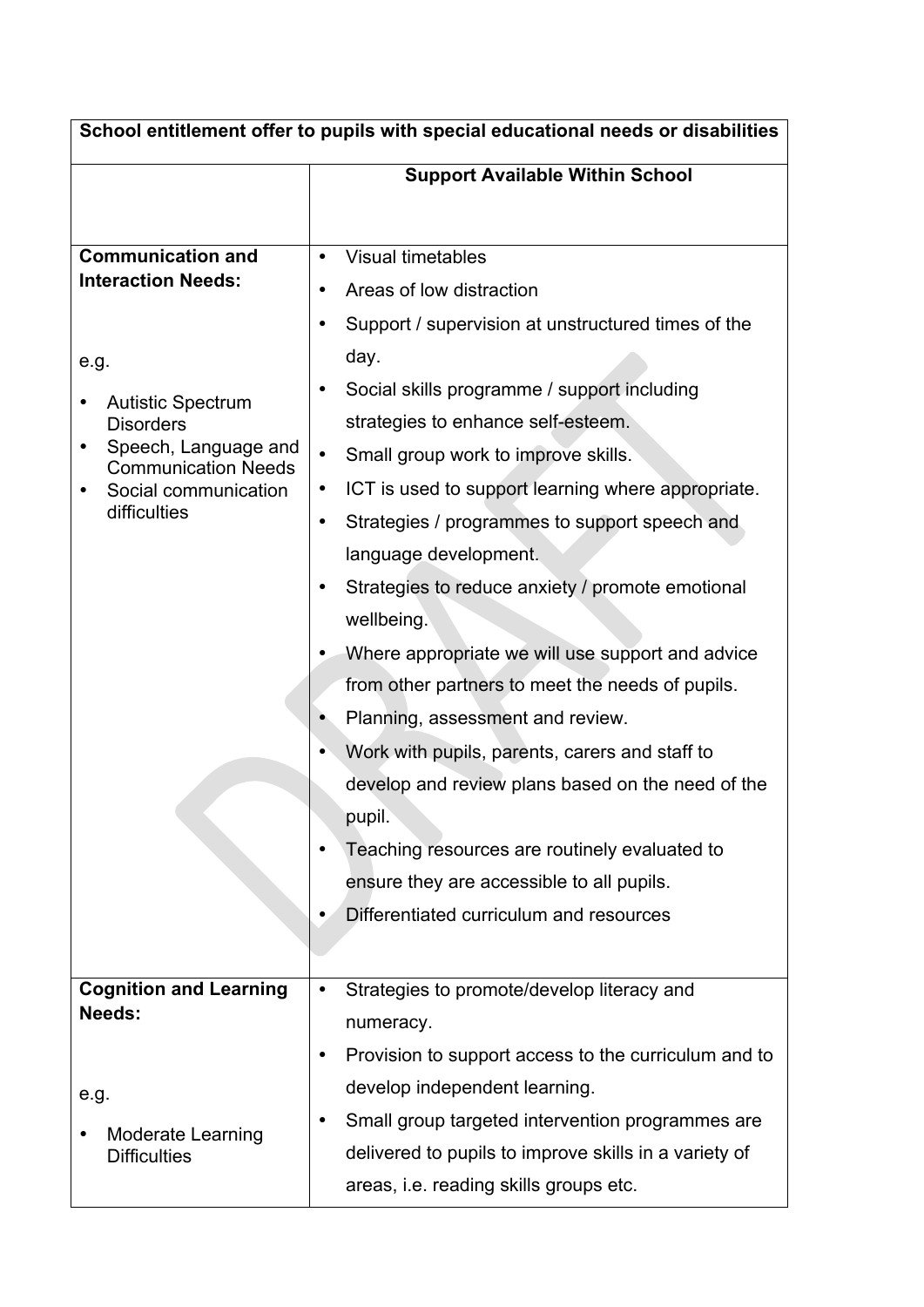|                                                    | ICT is used to reduce barriers to learning where<br>$\bullet$   |
|----------------------------------------------------|-----------------------------------------------------------------|
|                                                    | possible.                                                       |
|                                                    | Support and advice is sought from outside agencies<br>$\bullet$ |
|                                                    | to ensure any barriers to success are fully identified          |
|                                                    | and responded to.                                               |
|                                                    | Planning, assessment and review.<br>$\bullet$                   |
|                                                    | Access to teaching and learning for pupils with<br>٠            |
|                                                    | special educational needs is monitored through the              |
|                                                    | schools self-evaluation process.                                |
|                                                    | Teaching resources are routinely evaluated to<br>$\bullet$      |
|                                                    | ensure they are accessible to all pupils.                       |
|                                                    | Work with pupils, parents, carers and staff to<br>$\bullet$     |
|                                                    | develop and review plans based on the need of the               |
|                                                    | pupil.                                                          |
|                                                    | Differentiated curriculum and resources<br>٠                    |
|                                                    |                                                                 |
| Social, Mental and                                 | The school ethos values all pupils.<br>$\bullet$                |
| <b>Emotional health</b>                            | Behaviour management systems encourage pupils<br>$\bullet$      |
| e.g.                                               | to make positive decisions about behavioural                    |
| <b>Behavioural needs</b>                           | choices.                                                        |
| Social need                                        | The schools behaviour policy identifies where                   |
| Mental health needs<br><b>Emotional Health and</b> | reasonable changes can be made to minimise the                  |
| Wellbeing                                          | need for exclusions.                                            |
|                                                    | Risk assessments are used and action is taken to<br>$\bullet$   |
|                                                    | increase the safety and inclusion of all pupils in all          |
|                                                    | activities.                                                     |
|                                                    | The school provides effective pastoral care for all             |
|                                                    | pupils.                                                         |
|                                                    | Support and advice is sought from outside agencies              |
|                                                    | to support pupils, where appropriate.                           |
|                                                    | Small group programmes are used to improve social<br>٠          |
|                                                    | skills and help them deal more effectively with                 |
|                                                    | stressful situations.                                           |
|                                                    | Outdoor learning is used to offer a different<br>$\bullet$      |
|                                                    | approach to the curriculum.                                     |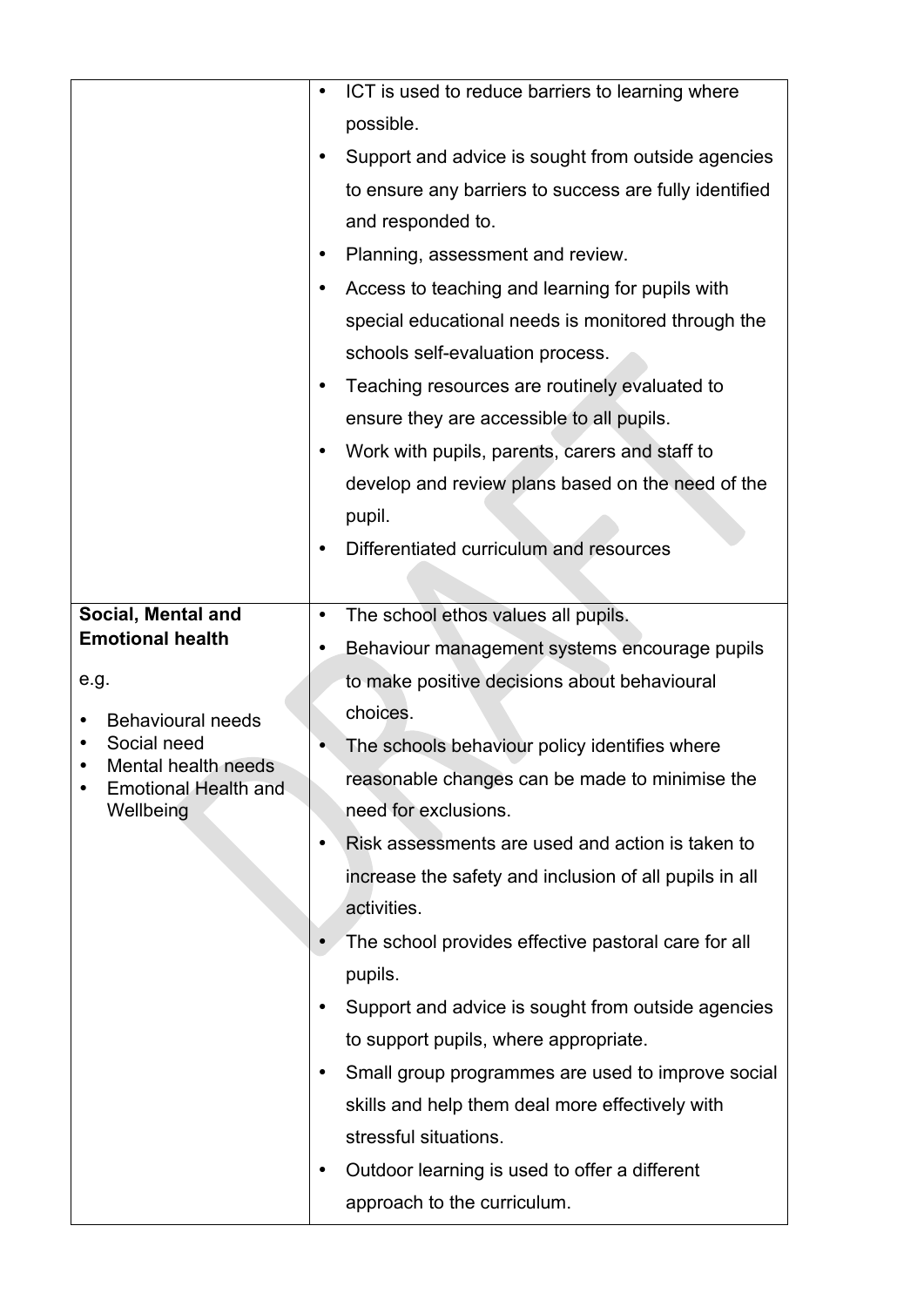|                                             | There is a nurture group at lunch times / break times<br>٠          |
|---------------------------------------------|---------------------------------------------------------------------|
|                                             | to support pupils.                                                  |
|                                             | Information and support is available within school for<br>$\bullet$ |
|                                             | behavioural, emotional and social needs.                            |
|                                             |                                                                     |
| <b>Sensory and Physical</b>                 | Support and advice is sought from outside agencies<br>$\bullet$     |
| Needs:                                      | to support pupils, where appropriate.                               |
|                                             | ICT is used to increase access to the curriculum.<br>$\bullet$      |
| e.g.                                        | Support to access the curriculum and to develop<br>$\bullet$        |
| Hearing/Visual                              | independent learning.                                               |
| Impairment                                  | Advice and guidance is sought and acted upon to<br>$\bullet$        |
| Multi-sensory<br>$\bullet$<br>impairment    | meet the needs of pupils who have significant                       |
| <b>Physical and Medical</b><br><b>Needs</b> | medical needs.                                                      |
|                                             | Access to Medical Interventions.<br>$\bullet$                       |
|                                             | Access to programmes to support Occupational<br>٠                   |
|                                             | Therapy / Physiotherapy.                                            |
|                                             | Support with personal care if and when needed.<br>$\bullet$         |
|                                             | Staff receive training to ensure they understand the                |
|                                             | impact of a sensory need upon teaching and                          |
|                                             | learning.                                                           |
|                                             | Staff understand and apply the medicine                             |
|                                             | administration policy.                                              |
|                                             | The Special Educational Needs Coordinator                           |
|                                             | completes any necessary training in order to offer                  |
|                                             | advice and guidance to staff about the needs of                     |
|                                             | pupils.                                                             |
|                                             | All entrances to the school have ramps fitted to                    |
|                                             | allow wheelchair access.                                            |
|                                             | A proportion of our classrooms have a sound field<br>٠              |
|                                             | fitted.                                                             |
|                                             | The school has disabled toilets / facilities                        |

If you have any concerns about your child's special educational needs or disability, their progress or the support you receive, we would ask that you to come into school and discuss